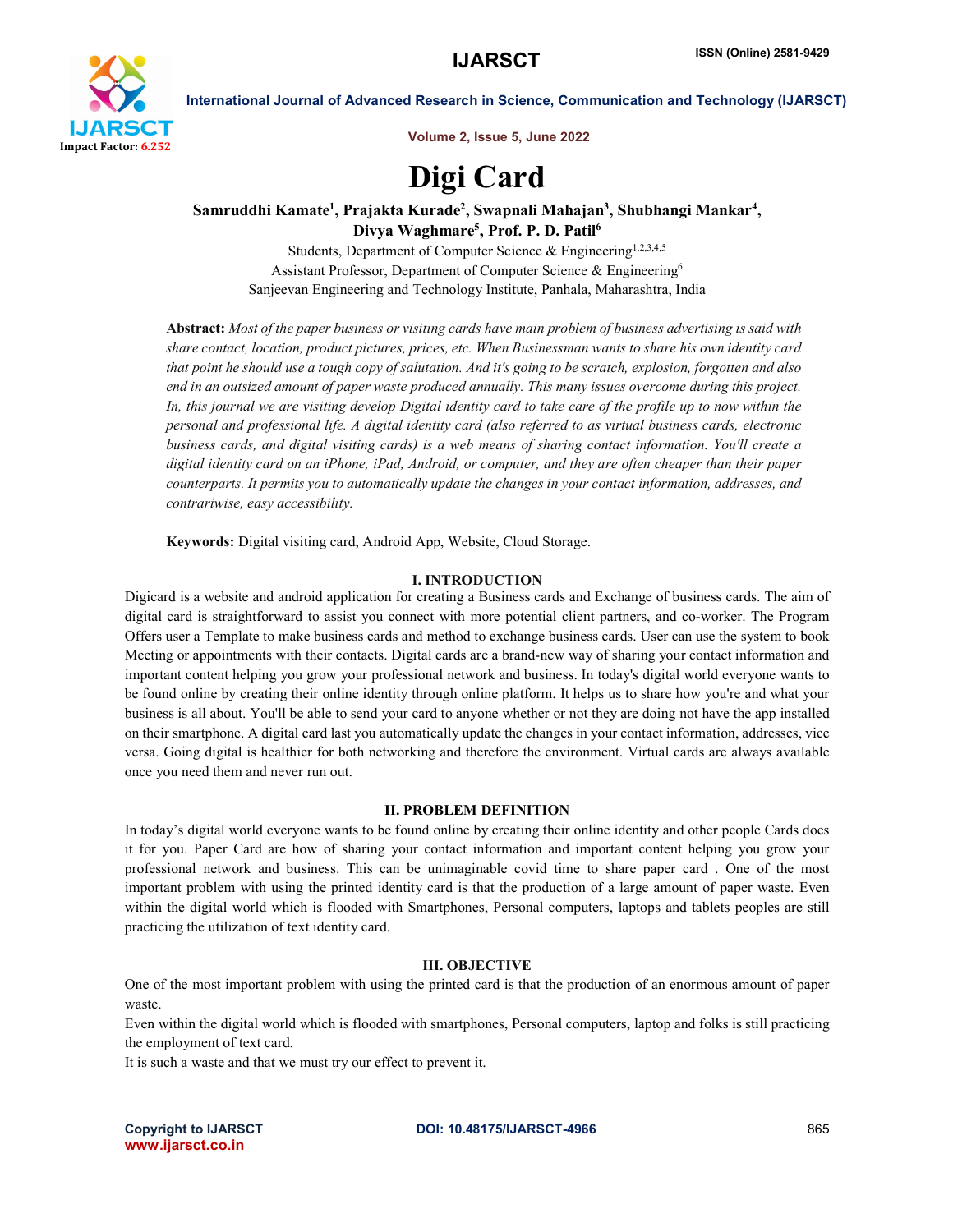

International Journal of Advanced Research in Science, Communication and Technology (IJARSCT)

## Volume 2, Issue 5, June 2022

## IV. LITERATURE REVIEW

[1]Bello Ahmed Dangiwa and Smitha S Kumar: The aim of this thesis project was to develop a java ME-based application for smart phones. The application is used to create and exchange business cards, as well as for booking meeting.

[2]H. Saiga and Y. Nakamura: An experimental business card recognition system is described that recognizes Japanese business cards of a wide variety both in formats and fonts. It also classifies recognition results into several predefined categories so that a business card database is built automatically. The overall procedure divides into a character recognition phase and a linguistic processing phase.

[3]Xuewen Zhao and QiangGao: The humanoid NAO robot is utilized to recognize the mailbox on the business card in the complex environment by computer vision in the paper. The method uses the robot's own API positioning system to locate the business card, collects the character sample through the camera.

[4]AlokPatel:In this paper we are study the types of barcodes they has been reviewed include straditional 1-Dimentinal barcode, high Capacity Color Barcode, Mobile Multi-Color Composite barcode and Quick Response code.

[5]Prof. Kaushal Patel, Prof. Amit Choksi: This paper focuses on an application that performs scanning of paper based Business card using optical character recognition. The objective is to make use of the visual capabilities of the built in camera of Android devices to extract name, address & contact information given on paper based business card.



## VI. WORKING

You can share digital card with anyone simply send link via email, WhatsApp, telegram, text, Instagram and any other social media platform. During a Zoom meeting, Microsoft team, Google meet, Video call you can hold up your QR Code and anyone can scan your code and will have instant access to your card.

## VII. METHODOLOGY USED

This project composed 2 major modules with their sub-modules as follows:

## 7.1 Admin

- Login: Using valid login credentials, admin need to login into the application in order to access the business card.
- View business card: Admin can view the digital card.

7.2 User

- Registration: User need to register first with their basic registrations details and need to create a valid login id and password.
- Login: Using valid login credentials, user need to login into the system in order to access the system.
- Forget Password: If the user forget password then reset password.

```
Copyright to IJARSCT DOI: 10.48175/IJARSCT-4966 866
www.ijarsct.co.in
```